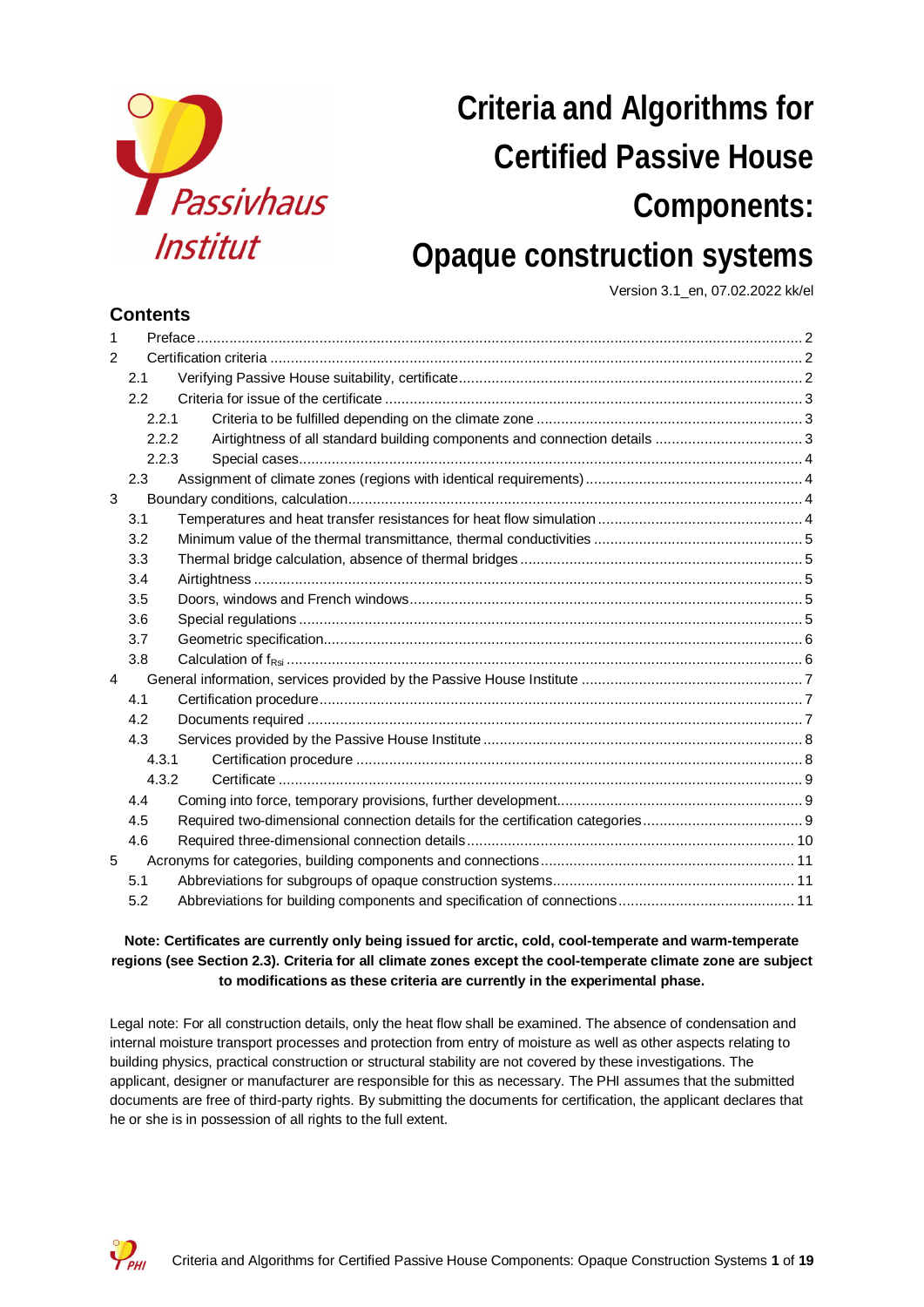## **1 Preface**

Passive House buildings provide optimal thermal comfort with very low energy costs, and they lie within the economically profitable range with reference to their life-cycle costs. In order to achieve this level of comfort and the low life-cycle costs, the thermal quality of the components used in Passive Houses must meet stringent requirements. These requirements are directly derived from Passive House criteria for hygiene and comfort as well as from feasibility studies. The Passive House Institute has established component certification in order to define quality standards, facilitate the availability of highly efficient products and promote their widespread application, and to provide planners and building owners with reliable characteristic values for input into energy balancing tools. The present document contains the criteria and algorithms for the calculation and certification of opaque building components.

## **2 Certification criteria**

#### **2.1** *Verifying Passive House suitability, certificate*

The Passive House suitability of products is verified using the U-values of the opaque building components (walls, floors and roofs), the linear thermal bridges (Ψ-values) and minimum surface temperature / temperature factor of the junctions listed in table 2, which are calculated in accordance with ISO 10211. All assemblies are then assessed according to DIN EN ISO 13788 to check the risk of interstitial condensation. The results are then compared against the criteria listed in Table 1; where the criteria are met, the system can be certified, see 4.3.2.

Documentation (see 4.2) provided by the manufacturer applying for a certificate form the basis for this. Opaque building systems can be certified in the categories construction system, floor slab system, wall system and roof system. The information contained in the certificate and the respective data sheets includes the manufacturer and system description, certificate category and suitability for the climate zones and the relevant characteristic values for input in the PHPP and designPH.

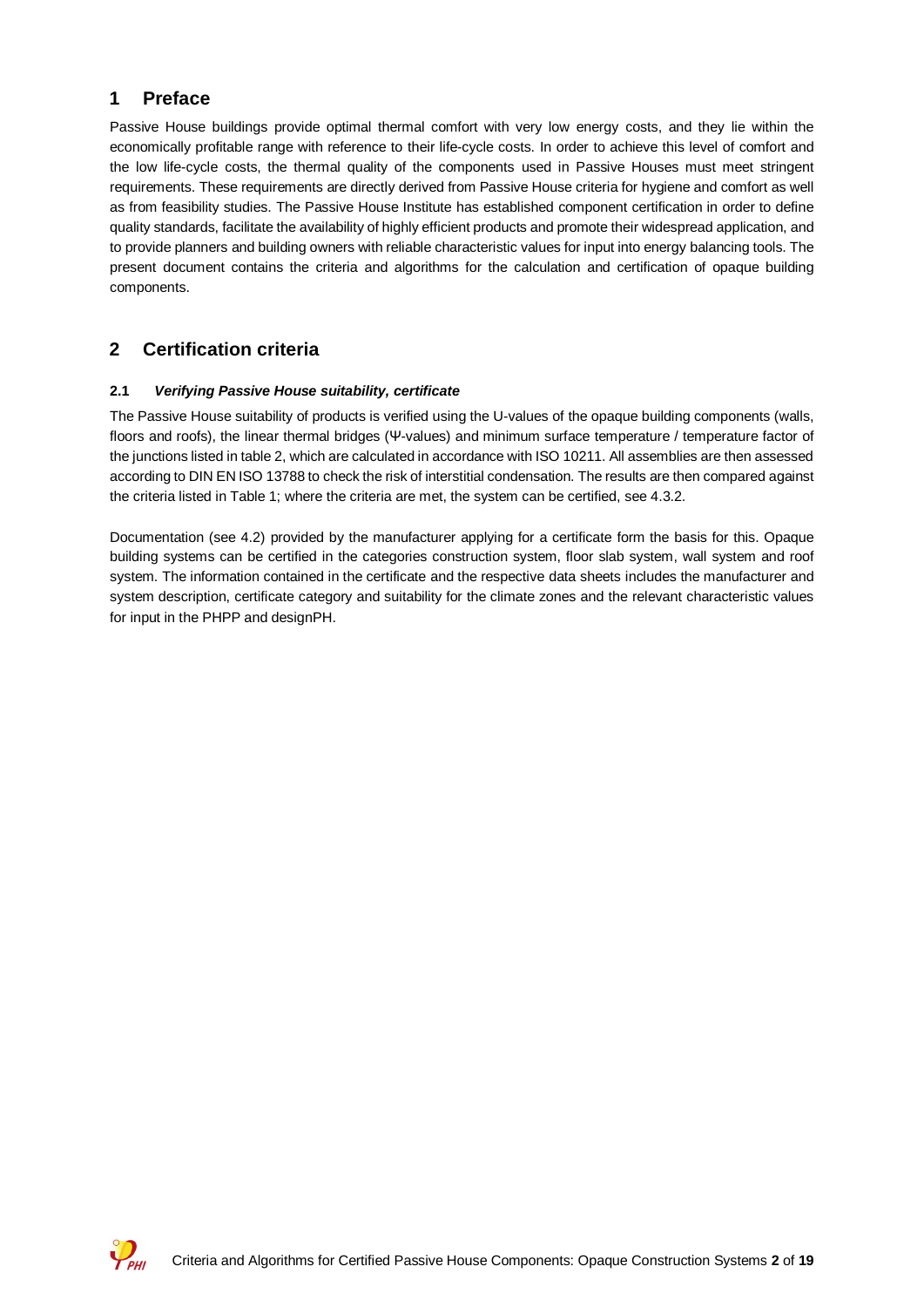#### **2.2** *Criteria for issue of the certificate*

For issue of the certificate, the following criteria must be complied with in the context of certification:

#### **2.2.1 Criteria to be fulfilled depending on the climate zone**

| <b>Climate zone</b> | <b>Hygiene</b>                               | <b>Comfort</b>             |                             | Efficiency criteria                        | Moisture criteria <sup>6</sup> |             |                  |  |
|---------------------|----------------------------------------------|----------------------------|-----------------------------|--------------------------------------------|--------------------------------|-------------|------------------|--|
|                     | criterion <sup>8</sup>                       | criterion                  |                             |                                            |                                |             |                  |  |
|                     | $t_{\text{Rsi}=0.25 \text{ m}^2 \text{K/W}}$ | U-value of                 | U-value of                  | Purely                                     | Abse-                          | Conden-     | Ma limit         |  |
|                     | $\geq$ <sup>3</sup>                          | the                        | the exterior                | opaque                                     | nce of                         | sation      | according        |  |
|                     |                                              | installed                  | building                    | details                                    | thermal                        |             | to DIN EN        |  |
|                     |                                              | window <sup>1</sup> $\leq$ | component                   | $t_{\text{Rsi}=0.25\text{ m}^2\text{K/W}}$ | bridges                        |             | <b>ISO 13788</b> |  |
|                     |                                              |                            | $U_{\text{opaque}}$ * $f_R$ | $\geq^3$                                   | $\Psi_a \leq^4$                |             | ≤                |  |
|                     |                                              |                            | $PHI^2 \leq$                |                                            |                                |             |                  |  |
|                     | $[\cdot]$                                    | $[W/(m^2K)]$               | $[W/(m^2K)]$                | $[\cdot]$                                  | [W/(mK)]                       | $[\cdot]$   | $[g/m^2]$        |  |
|                     |                                              |                            |                             |                                            |                                |             |                  |  |
| 1 Arctic            | 0.80                                         | 0.45(0.35)                 | 0.09                        | 0.90                                       |                                | Conden-     |                  |  |
| 2 Cold              | 0.75                                         | 0.65(0.52)                 | 0.12                        | 0.88                                       |                                | sation      |                  |  |
| 3 Cool, temperate   | 0.70                                         | 0.85(0.70)                 | 0.15                        | 0.86                                       |                                | should be   |                  |  |
|                     |                                              |                            |                             |                                            |                                | completely  |                  |  |
| 4 Warm, temperate   | 0.65                                         | 1.05(0.90)                 | 0.25                        | 0.82                                       | 0.010 <sup>5</sup>             | evapor-     | 2007             |  |
| $\overline{5}$ Warm | 0.55                                         | 1.25(1.10)                 | 0.50                        | 0.74                                       |                                | ated at the |                  |  |
| 6 Hot               | None                                         | 1.25(1.10)                 | 0.50                        | 0.74                                       |                                | end of 12   |                  |  |
| 7 Very hot          | None                                         | 1.05(0.90)                 | 0.25                        | 0.82                                       |                                | months      |                  |  |

*Table 1: Certification criteria*

1 applies for vertical windows with a test size of 1.23\*1.48 m. The criteria for other transparent building components can be taken from the relevant certification criteria. Value in brackets: respective reference glazing.  $2 f_{R, PHI}$ : Reduction factor: always 1, exception: areas in contact with the ground and towards the unheated basement in the climate zones 1-4: 0.6; e.g. for climate zone 3 the U-value criterion becomes 0.25 W/(m²K). 3  $f_{\text{Rsi}=0.25 \text{ m}^2 \text{K/W}}$   $\geq$  see Section 3.8.

4 as a thermal bridge loss coefficient based on external dimensions and length. Specific constructions such as inner edges are exempted from this criterion.

5 Geometric thermal bridges, where the insulation thickness around the junction is consistent, but the calculation methodology results in a Psi-value of > 0.010 W/(mK), are exempt from this criterion.

6 These criteria are based on the Glaser Method and allow an assessment of the likelihood of the occurrence of interstitial condensation during the winter. This method brings more reliable results for lightweight and airtight components used in cool and non-humid locations away from the equator that do not contain materials with a large water or heat storage capacity. Where the criteria are not met following this approach, a dynamic simulation according to EN 15026 can be carried out to provide greater detail. It is the responsibility of the architect to ensure the appropriate assessments have been carried out for specific buildings, which may include more detailed analyses than those carried out for this certification. In addition on-site measurements like airtightness testing as well as trained tradespeople help to ensure construction quality.

7 The Ma limit (maximum accumulated moisture content) is based on the ISO 13788 and reflects the maximum amount of condensate in order to prevent run-off of liquid water from watertight surfaces. It may make sense in certain cases to calculate a more specific Ma limit according to the materials present in the wall, roof and floor constructions.

8 For door thresholds the dew point criterion applies according to section 6.

#### **2.2.2 Airtightness of all standard building components and connection details**

A professional quality standard of airtightness must be ensured in the building and at the connection details in terms of planning as well as execution, and will be checked during the certification process based on the documents submitted. Where conditions in the region of deployment require it, windtightness of the system should also be considered.

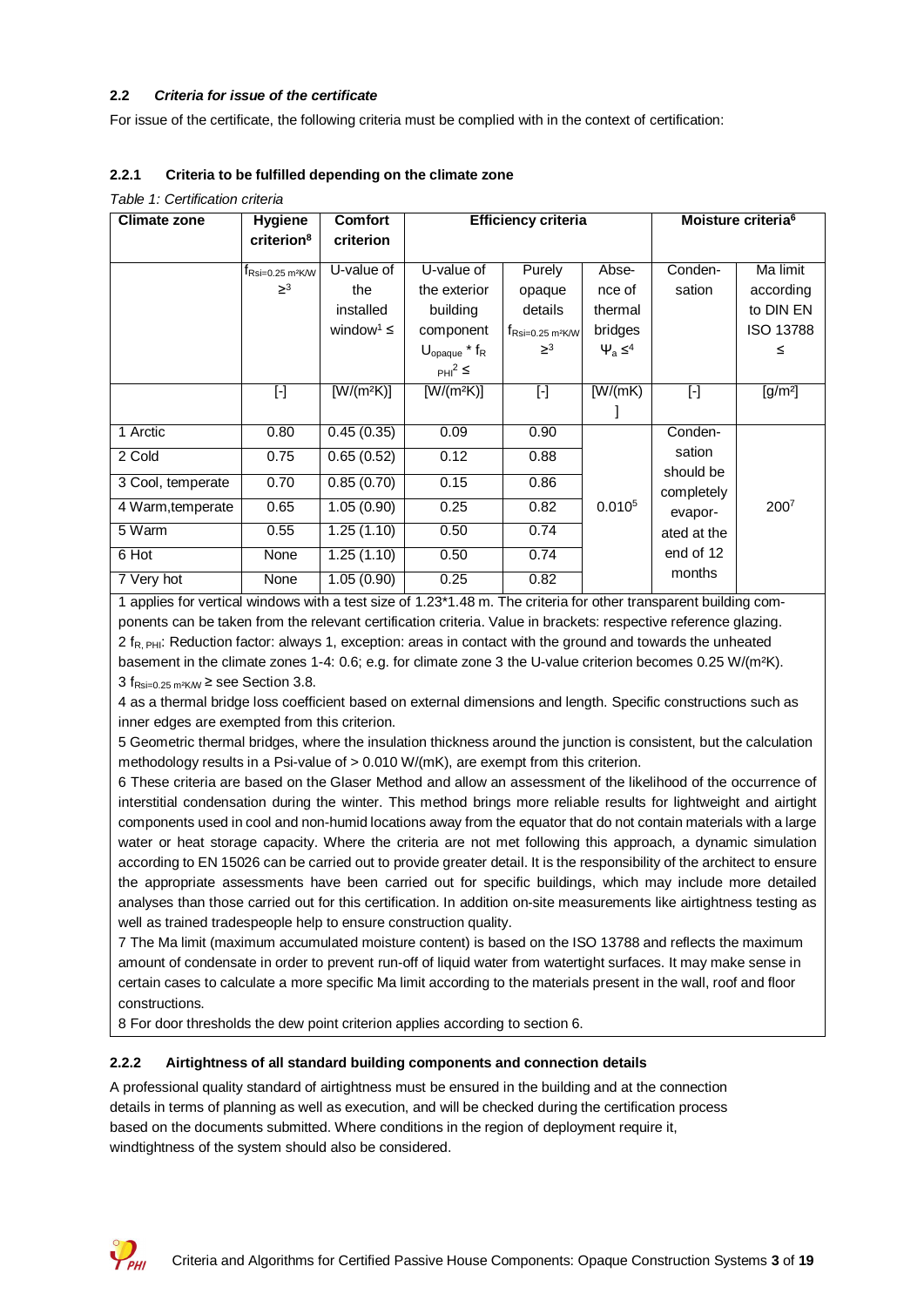#### **2.2.3 Special cases**

Regularly occurring or recurrent penetrations and geometric features of the building components are taken into account in the U-value calculation of the standard building components. The criteria for the thermal bridge coefficients must be complied with under consideration of these special cases.

#### **2.3** *Assignment of climate zones (regions with identical requirements)*

The climate zone is assigned based on the location of the manufacturer's headquarters, or any other facility where the manufacturer conducts its operations. The nearest PHPP climate data set will be used; further climate data sets can be requested from PHI where this is uncertain, e.g. in regions with wide variations in altitude. The certification criteria and a certificate that is issued based on them are valid for the assigned climate zone and also for climates with lesser requirements, bearing in mind however that more economical solutions may be possible. These climate zones are as follows:



*Figure 1: Assignment of regions with identical requirements, based on studies by the PHI*

### **3 Boundary conditions, calculation**

All calculations will be carried out by the Passive House Institute. Calculations performed by the manufacturer or third parties shall only be accepted in exceptional cases and after prior consultation.

**3.1** *Temperatures and heat transfer resistances for heat flow simulation*



 $V_{\rm BH}$ 

 $R_{si}$  is always set as 0.25 m<sup>2</sup>K/W for calculating the temperature factors.

Criteria and Algorithms for Certified Passive House Components: Opaque Construction Systems **4** of **19**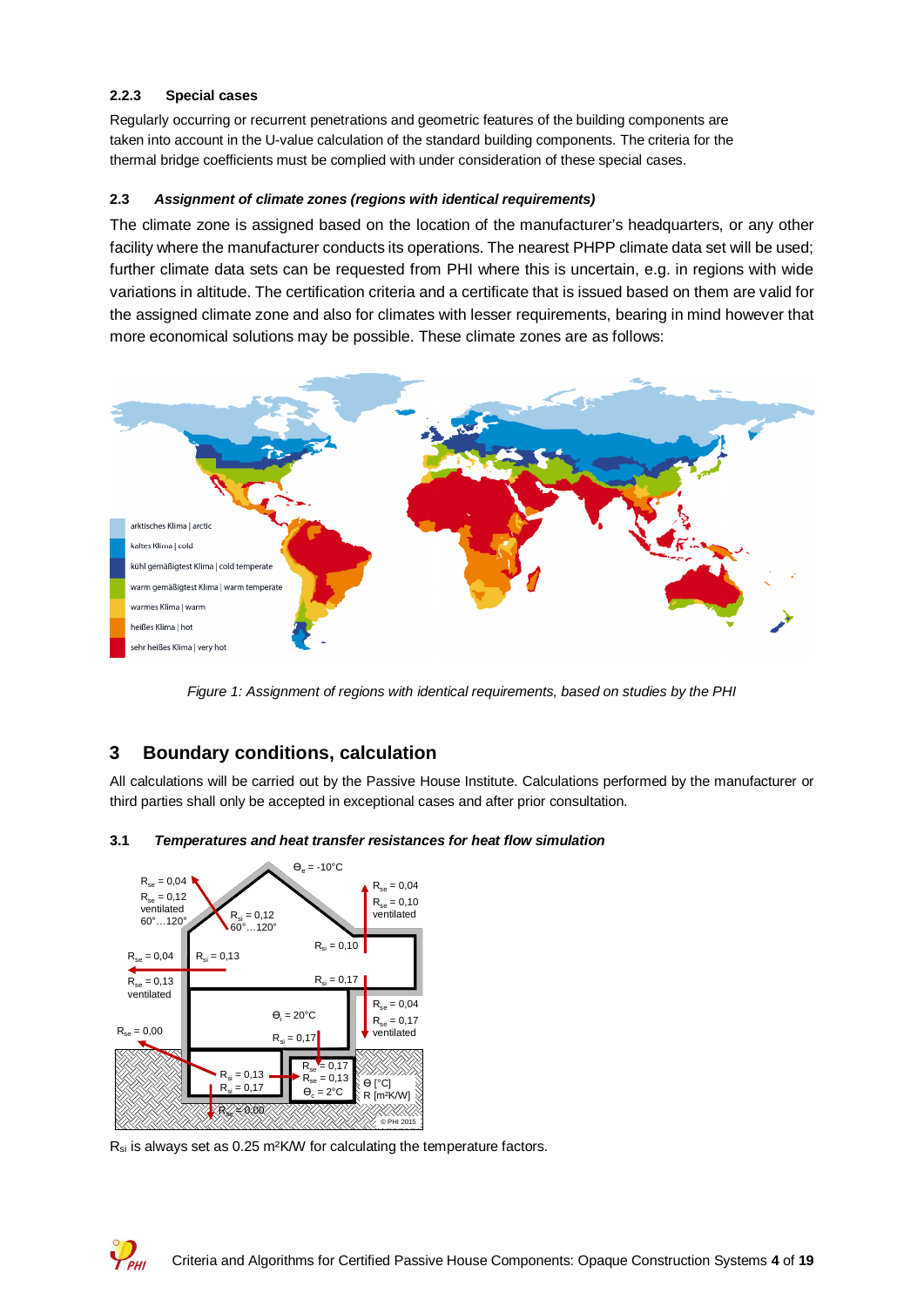#### **3.2** *Minimum value of the thermal transmittance, thermal conductivities*

The U-value is calculated in accordance with general technical rules; interruptions of the insulation layers of the standard building component are included in its thermal resistance. The resulting U-value must correspond with the criterion.

In principle, the rated value of the thermal conductivity is taken into account when calculating the U-values. This applies unless other provisions have been made known by the Passive House Institute.

If there is no rated value, then a nominal value of the thermal conductivity determined by a recognised materials testing institute in accordance with the relevant norms can be used as a basis. Similarly to the rated value additions, this nominal value is normally multiplied by 1.20 and the result is used in the calculation, see Section 4.2.

#### **3.3** *Thermal bridge calculation, absence of thermal bridges*

Absence of thermal bridges is verified by means of multi-dimensional heat flow simulations. The fundamental principles for this, especially regarding the specified calculation approaches for building components that are in contact with the ground, are to be found in the publications by the PHI.

In special cases, such as the connection situation of the internal edge to the exterior wall, the equivalent Ψ-value may exceed 0.01 W/(mK); the requirements of the hygiene criterion will remain unaffected by this. The Ψ-value for the installation thermal bridge of the window frame in the case of window and door installation situations can also exceed 0.01 W/(mK). The maximum thermal resistance of the installed element will remain unaffected by this. The final decision regarding the need for compliance shall be made by the Passive House Institute.

#### **3.4** *Airtightness*

This should be verified by detail representation, text descriptions of the creation of the airtight layer, the materials used for this and a general description of the overall system. The graphical representation should be such that the layers and connections of the membranes and sealing materials to the walls and windows frames are recognisable. All connection details must be planned and executed in a permanently airtight manner.

The airtight layers must be clearly identified in the submitted documents (e.g. outlined in red ink).

#### **3.5** *Doors, windows and French windows*

A reference Passive House frame specified by the Passive House Institute or an actual Passive House frame equipped with glazing corresponding to the reference glazing of the selected climate zone shall be used for window and French window connections in the submitted construction system.

French windows shall be tested in a connection situation in the area of the balcony connection without any influence by the ground.

Component size: window: 1.23 m \* 1.48 m., French window: 1.10 m \* 2.20 m, roof window: 1.14 m \* 1.40 m.

Other specifications for certified French windows and patio doors: see "Criteria and algorithms for certified Passive House components: Transparent building components".

#### **3.6** *Special regulations*

If selective penetrations form part of the construction system to be certified, a distinction should be made: Dowels or other attachment elements occurring regularly across the area should be converted to the overall Uvalue of the wall system; this must remain below the required U-value. Selective thermal bridge loss coefficients are determined by means of 3-dimensional heat flow simulations.

Regularly occurring projections (e.g. in the foundation or base of the wall, balcony attachments etc.) should also be determined by means of 3D heat flow simulations and should be converted to the linear thermal bridge; the equivalent Ψ-value thus calculated must remain below 0.01 W/(mK).

In the context of certification of the system, the corresponding outdoor temperatures shall be adopted for opaque building components in the case of rooms or hollow spaces outside of the thermal envelope area. The unheated basement is the only exception.

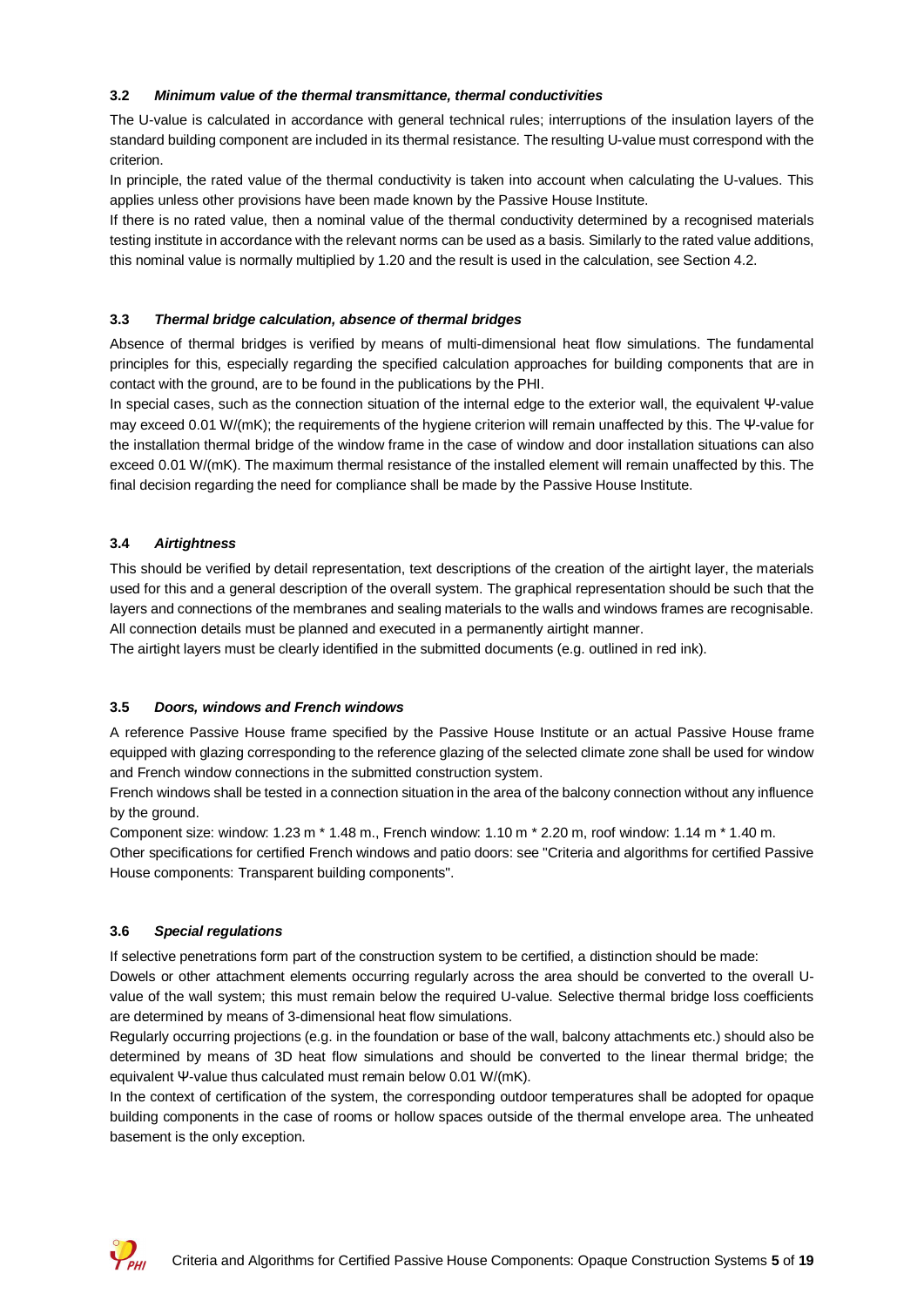#### **3.7** *Geometric specification*

The external dimension is the reference dimension for effective lengths for U-value calculation.

#### **3.8** *Calculation of fRsi*

The temperature factor  $f_{\text{Rsi}=0.25 \text{ m}^2 \text{K/W}}$  defines the coldest point which can occur on the interior surface of a construction system. For example, if the temperature factor is 0.7, then 70% of the temperature difference between the inside and outside air is still present at the interior surface. If the temperature factor is achieved, then mould and condensation formation can be safely prevented at normal outdoor temperatures, indoor temperatures and indoor air humidity levels. The colder the outdoor climate is, the higher the requirement for the temperature factor will be. 0.25 m²K/W in the index means that the heat transfer resistance to be used is 0.25 m²K/W.

Calculation of the temperature factor f<sub>Rsi:</sub> *i a*  $f_{Rsi} = \frac{\sigma_{si} - \sigma_a}{\theta - \theta_a}$  $\theta$  and  $-\theta$ -  $=\frac{\theta_{si}-\theta_{si}}{2}$ 

with  $\theta_{\alpha}$ : minimum interior surface temperature as per multi-dimensional heat flow calculation  $[^{\circ}C]$  $\theta_{si}$ :

- outside temperature as per multi-dimensional heat flow calculation [°C]  $\theta$ <sub>a</sub>:
- inside temperature as per multi-dimensional heat flow calculation [°C]  $\theta$ <sub>*i*</sub>:

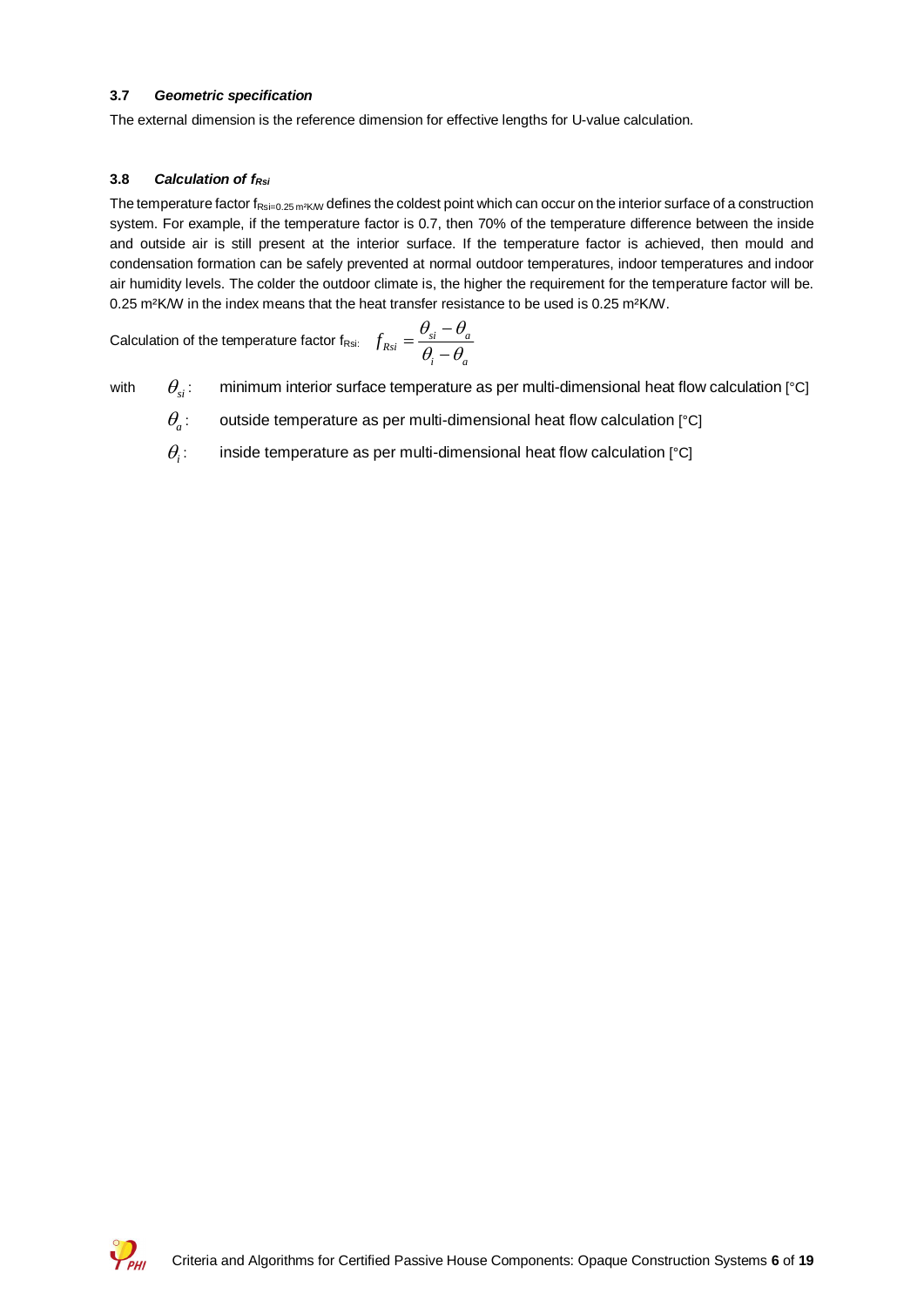## **4 General information, services provided by the Passive House Institute**



#### **4.1** *Certification procedure*

#### **4.2** *Documents required*

The applicant should provide the following documents to the PHI for the calculation, and also any other documents requested.

1. Detail drawings of the required connection situations submitted as dxf or dwg files and as pdf files or publishable image files in the formats pdf, bmp, jpg or png. Materials with different thermal conductivities should be shown differently.

The drawings of all standard building component assemblies should be shown with at least 3 recurrent interruptions or standard construction elements (if present) and the required connection situations formed with at least 2 metres of the respective building component and depiction of the sub-constructions or the assigned interruptions.

Depending on the special features of the system specific to the manufacturer, construction elements or dummy constructions may be provided by the PHI if necessary. These may be specified for example for window frames, floor slab assemblies or basement constructions for use during the certification procedure.

Tables should be provided with information relating to rated values of the thermal conductivities, layer thicknesses and descriptions of materials for all building component assemblies. The latest template provided by the PHI is to be used for this. All materials, including those outside of the standard assemblies of the building components should be listed and specified in detail.

2. The rated<sup>1</sup> values of the thermal conductivities of the materials used for the chosen assemblies and connections must be verified in advance of commencement of analysis, either in accordance with DIN V 4108-4, DIN EN ISO 10077-2 or DIN EN ISO 10456, or if different from these, based on the results of examination by a

<sup>&</sup>lt;sup>1</sup> It is critical here to differentiate between the declared lambda value, λ<sub>D</sub>, and the rated or design lambda value, λ<sub>R</sub> – the former is determined under laboratory conditions, whereas the latter takes into account operating conditions and the ageing of the material.

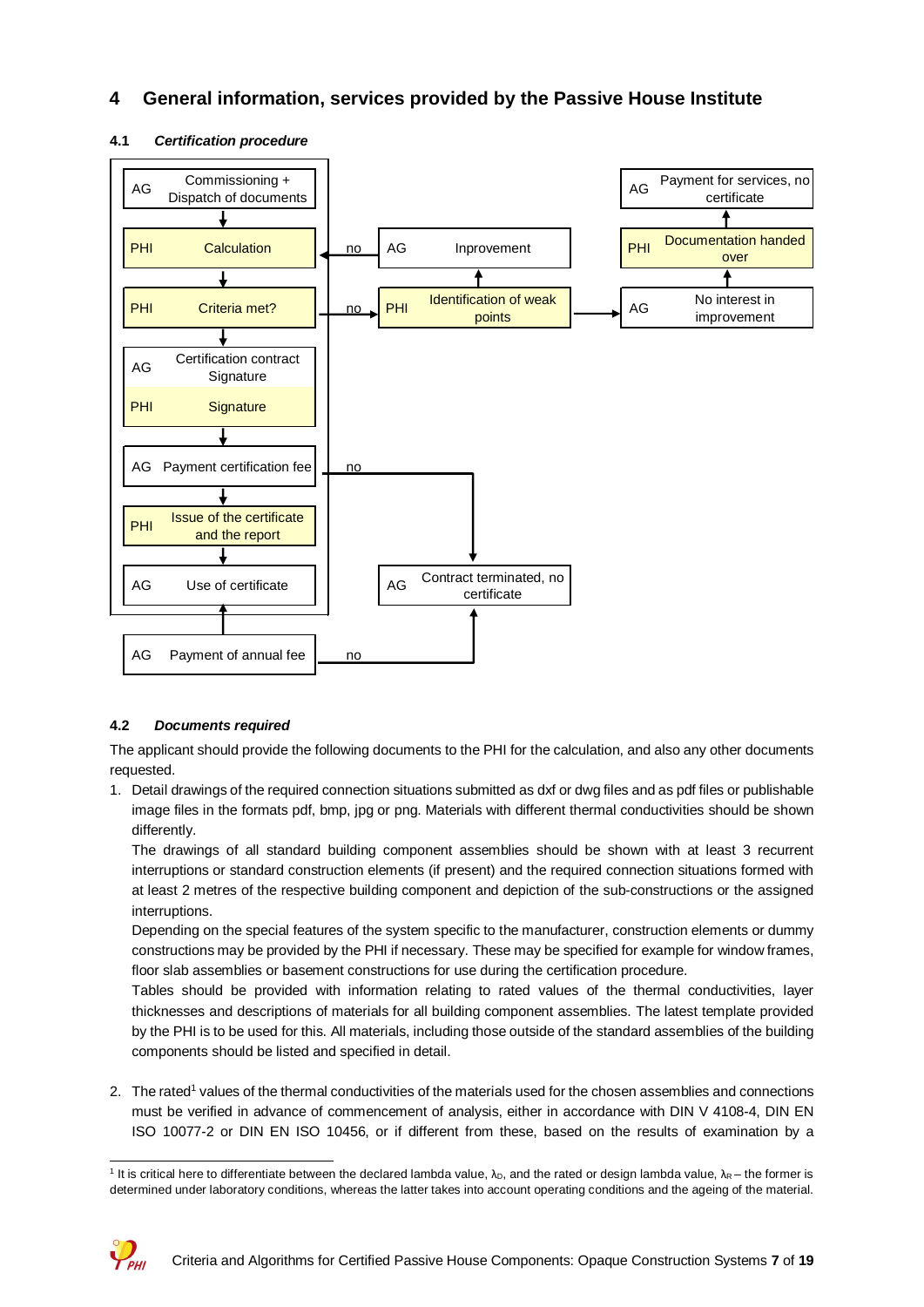recognised testing laboratory to ISO 8302; EN 12664, EN 12667, EN 12939, a general building permit or a general building approval examination (including CE marking, declaration of conformity or local equivalent if outside of the EU). The PHI reserves the right to apply a security surcharge of up to 25% of a given value if it is not possible to state a rated value for the thermal conductivity. Different thermal conductivities of anisotropic materials depending on the direction of heat flow shall be taken into account. For example, a factor of 2.2 shall be adopted for wood. Location specific variations due to fluctuations in humidity and temperature may also need to be taken into account for products intended for buildings in extreme climates.

- 3. It is necessary to provide exact information about the geometry and number of sub-constructions, centre distances, and spacers in system-related area units and the additional use of materials if such elements are used, and where necessary, these should be shown as additional detail drawings. In the case of systems with approvals, the assigned technical data sheets must be provided. In addition, it is necessary to mention separately the ascertained point heat loss coefficients in [W/K].
- 4. Verification relating to water absorption of insulation materials that are in contact with the ground when fully submerged in water for a long time, water absorption due to diffusion, closed cell structure and the calculated poorest value (rated value) of the thermal conductivity in [W/(mK)]) which is to be used.
- 5. Complete documents relating to general building permits or comparable documents for load-transferring insulation materials in contact with the ground.

#### **4.3** *Services provided by the Passive House Institute*

#### **4.3.1 Certification procedure**

- 1. Processing of the CAD drawings and preparation of the calculation models of the available details for subsequent heat flow simulations.
- 2. Calculation of the U-values of the standard building component assemblies.
- 3. Calculation of the equivalent thermal conductivities according to the methodology set out in the supplement to this document and U-values of the standard building component assemblies, thermal bridge loss coefficients, temperature factors and surface temperatures based on the submitted documents with reference to compliance with the certification criteria.
- 4. Additional calculation of variants for checking thermotechnical improvement or checking the creation of airtight levels in submitted connection situations. The costs for calculating variants shall be charged to the client after prior consultation.
- 5. Documentation of the results of the certification using isothermal images, specific value sheets and final evaluation of the construction system to be certified, in German or English.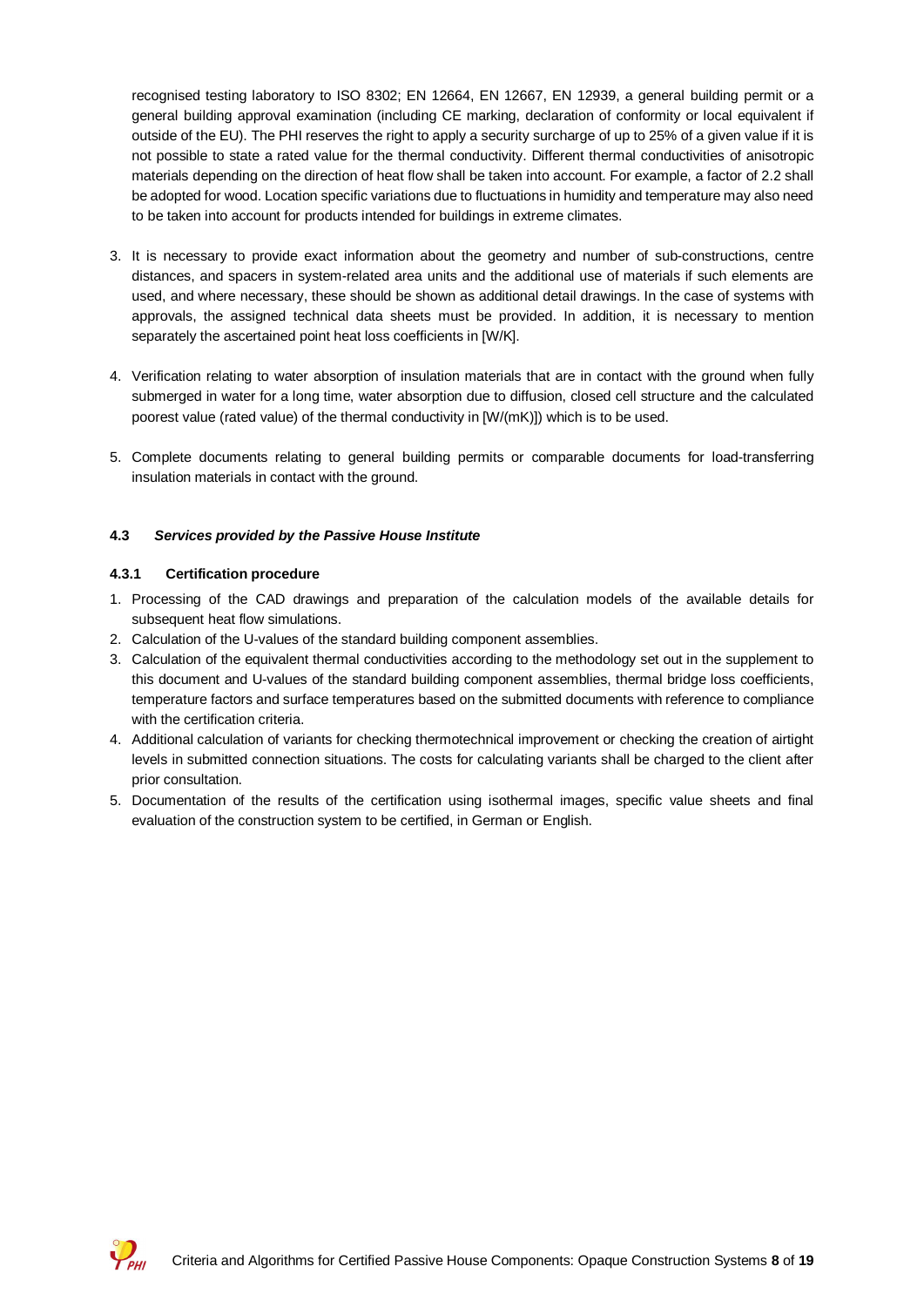#### **4.3.2 Certificate (after a successful certification procedure, payment of annual fee and provision of a signed, stamped and dated copy of PHI's contract concerning general terms and conditions and use of the component seal):**

Issue of the certificate by the Passive House Institute. Inclusion of the certified product in the Institute's own component database and the Passive House Planning Package (PHPP) database, and in the newsletters issued by the networks iPHA and IG Passivhaus, permission to use the component seal in the form of a vector graphics image.

#### **4.4** *Coming into force, temporary provisions, further development*

The certification criteria and calculation regulations for Passive House suitable opaque building components shall become fully effective with the publication of this document. All previously published criteria shall cease to apply with the coming into force of these provisions. Previously issued certificates have the right of continuance. Old certificates may be changed upon request and applied for. Changes in layout with adaption of the Seal only will be made without charge; new calculations will incur costs. The Passive House Institute retains the right to make future changes.

#### **4.5** *Required two-dimensional connection details for the certification categories*

Two dimensional connection details form the majority of the calculations considered in construction system certification; the diagram below shows the standard connection details. There are different requirements depending on the certification category; for further details see section 5.



*Figure 2: Required connection details*

 $V_{\nu\mu}$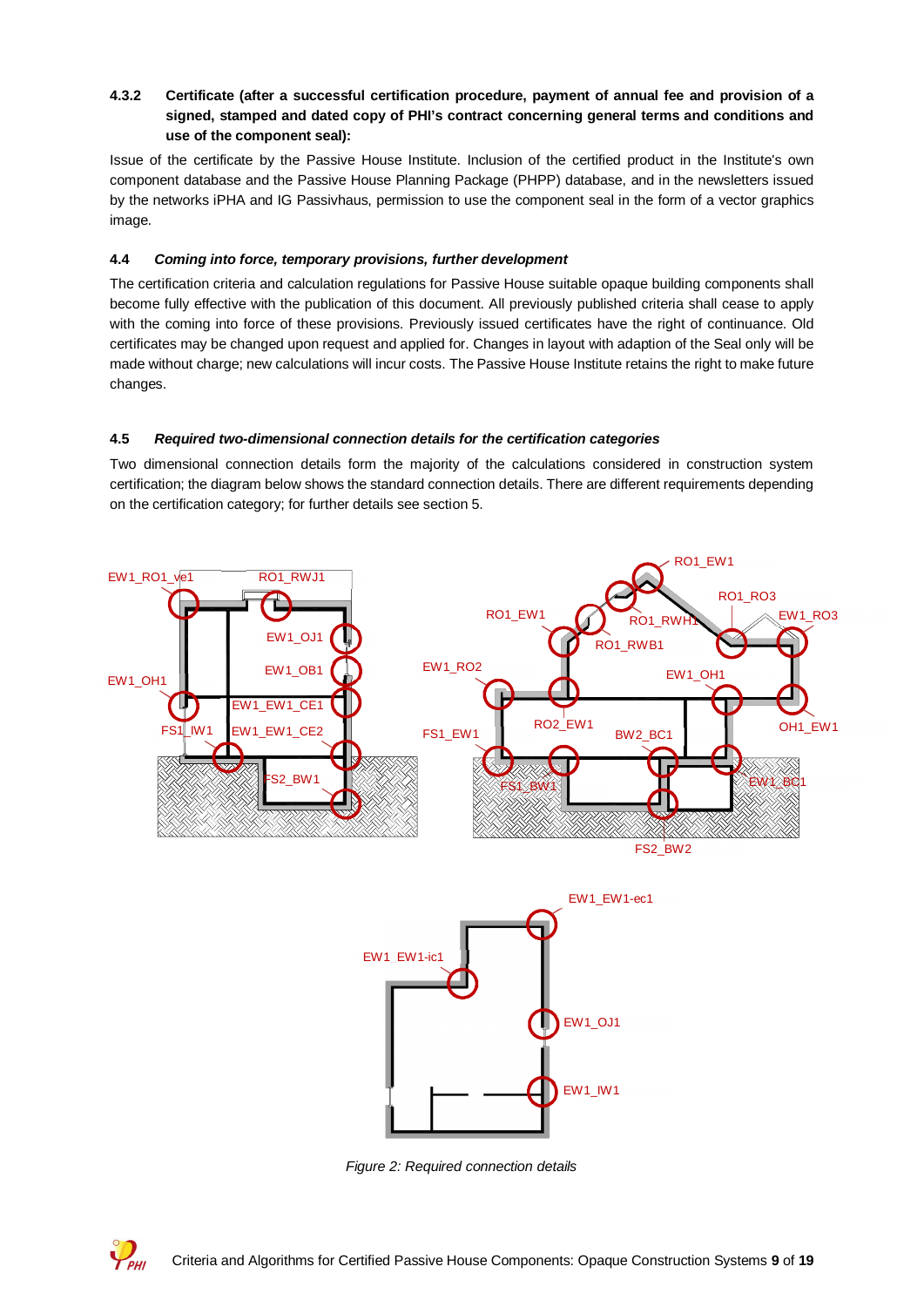#### **4.6** *Required three-dimensional connection details*

Where three-dimensional or 'point' thermal bridges exist in the standard construction of walls, floors and roofs, these must be taken into account in the U-value calculation as a  $\Delta$ U or surcharge, based on the number of elements per m<sup>2</sup> of external area<sup>2</sup>. Depending on the complexity, this can be done in one of two ways:

- For ETICS systems using EPS with simple facade anchors, the values established in Appendix A of the Passive House Institute publication 'Protokollband Nr. 35: Thermal Bridges and Structural Engineering – the Limits of Thermal Bridge Free Construction' may be used, as long as the design is comparable.
- Where this approach is not applicable, the χ-value [W/K] of the element must be calculated by PHI using three-dimensional FEM software in accordance with ISO 10211.

Point thermal bridges can also occur as part of two-dimensional connections, for example where roof beams continue through the external wall to the outside; such penetrations must also be modelled in three-dimensions by PHI and taken into account in the linear heat loss value. These cases should be discussed with PHI prior to certification.

The values of components already certified by PHI can be used without the need for further analysis. Service penetrations are not taken into account in the certification, however these should be considered in the energy balance calculations of real world construction projects.

 $^2$  This figure is to be provided by the manufacturer. Depending on the classification of the building and the climate for which the construction system is intended, the number of point thermal bridges required per square metre of external wall may vary; the most conservative figure should be used to ensure the resulting U-values are on the safe side.

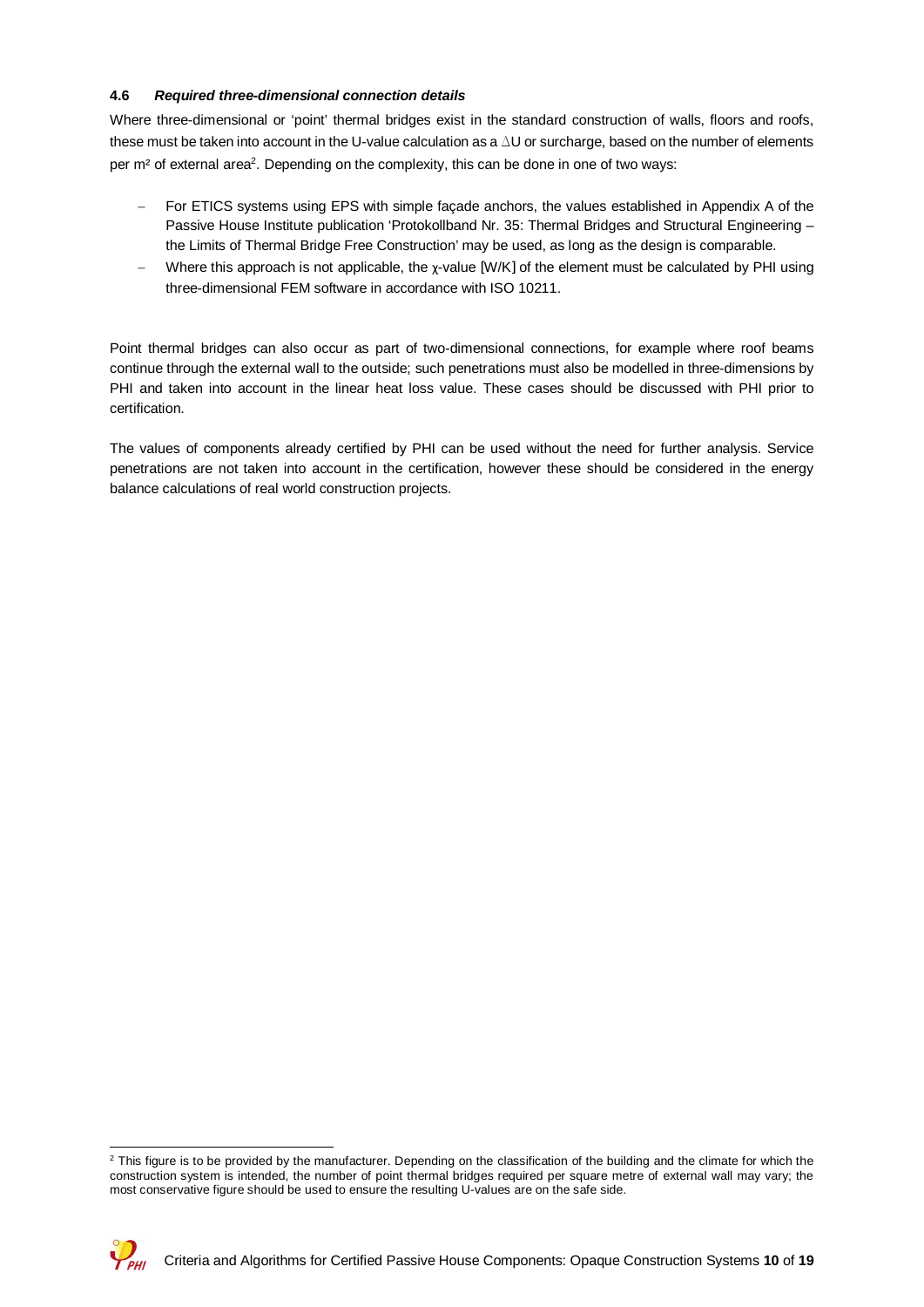## **5 Acronyms for categories, building components and connections**

| Description                | Abbreviation |
|----------------------------|--------------|
| <b>CONSTRUCTION SYSTEM</b> | СS           |
| WALL SYSTEM                | wa           |
| ROOF SYSTEM                | rc           |
| <b>FLOOR SLAB SYSTEM</b>   | ts           |

#### **5.1** *Abbreviations for subgroups of opaque construction systems*

#### **5.2** *Abbreviations for building components and specification of connections*

*Table 2: Categories and two-dimensional connection details (individual details can be left out in agreement with the PHI). Abbreviations are explained below.*

| Element(s)                                       | Image | Designation     |                      |     | Certification category |              | Note                                                                                                                                   |  |
|--------------------------------------------------|-------|-----------------|----------------------|-----|------------------------|--------------|----------------------------------------------------------------------------------------------------------------------------------------|--|
|                                                  |       |                 | $\mathsf{CS}\xspace$ | wa  | $\mathop{\mathsf{rc}}$ | $f_s$        |                                                                                                                                        |  |
| External wall<br>(e.g. EIFS)                     |       | EW1             | X                    | X   |                        | $\mathsf{X}$ | For roof and floor<br>systems standard<br>wall constructions<br>will be used (EIFS;<br>lightweight timber<br>and concrete<br>formwork) |  |
| External wall<br>(e.g.<br>lightweight<br>timber) |       | EW <sub>2</sub> | (X)                  | (X) |                        | X            |                                                                                                                                        |  |
| <b>Basement wall</b>                             |       | BW1             |                      |     |                        |              |                                                                                                                                        |  |
| Separating<br>internal wall                      |       | IW1             | X                    | X   |                        |              |                                                                                                                                        |  |
| structural<br>internal wall                      |       | IW <sub>2</sub> | (X)                  | (X) |                        |              |                                                                                                                                        |  |
| Roof                                             |       | RO <sub>1</sub> | X                    | X   | X                      |              |                                                                                                                                        |  |

 $\mathcal{P}_{\scriptscriptstyle\mathsf{PHI}}$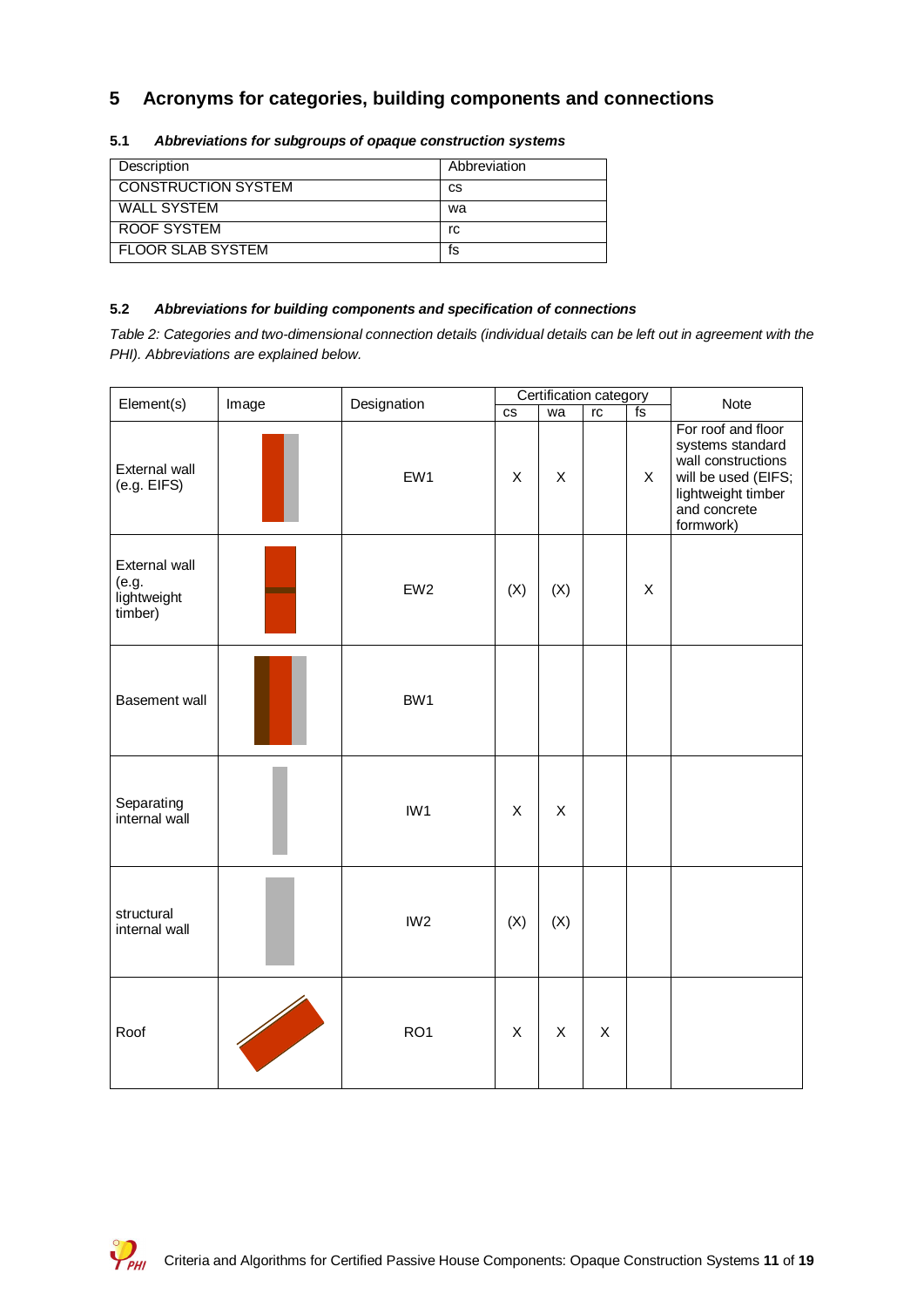| Floor slab                        |   | FS1             | X                         | X           | X           |  |
|-----------------------------------|---|-----------------|---------------------------|-------------|-------------|--|
| <b>Basement</b><br>ceiling        |   | BC <sub>1</sub> |                           |             |             |  |
| Overhang                          |   | OH <sub>1</sub> |                           |             |             |  |
| Ceiling                           |   | CE1             | X                         | X           |             |  |
| Ceiling<br>(thicker)              |   | CE2             |                           |             |             |  |
| Window bottom<br>(openable)       |   | OB1             | X                         | $\mathsf X$ |             |  |
| Window side<br>(openable)         |   | OJ1             | $\mathsf X$               | $\mathsf X$ | $\mathsf X$ |  |
| Window top<br>(openable)          | É | OH <sub>1</sub> | $\boldsymbol{\mathsf{X}}$ | X           | $\mathsf X$ |  |
| Window<br>threshold<br>(openable) |   | OT <sub>1</sub> | $\boldsymbol{\mathsf{X}}$ | $\mathsf X$ | $\mathsf X$ |  |
| Window bottom<br>(fixed)          |   | FB1             |                           |             |             |  |

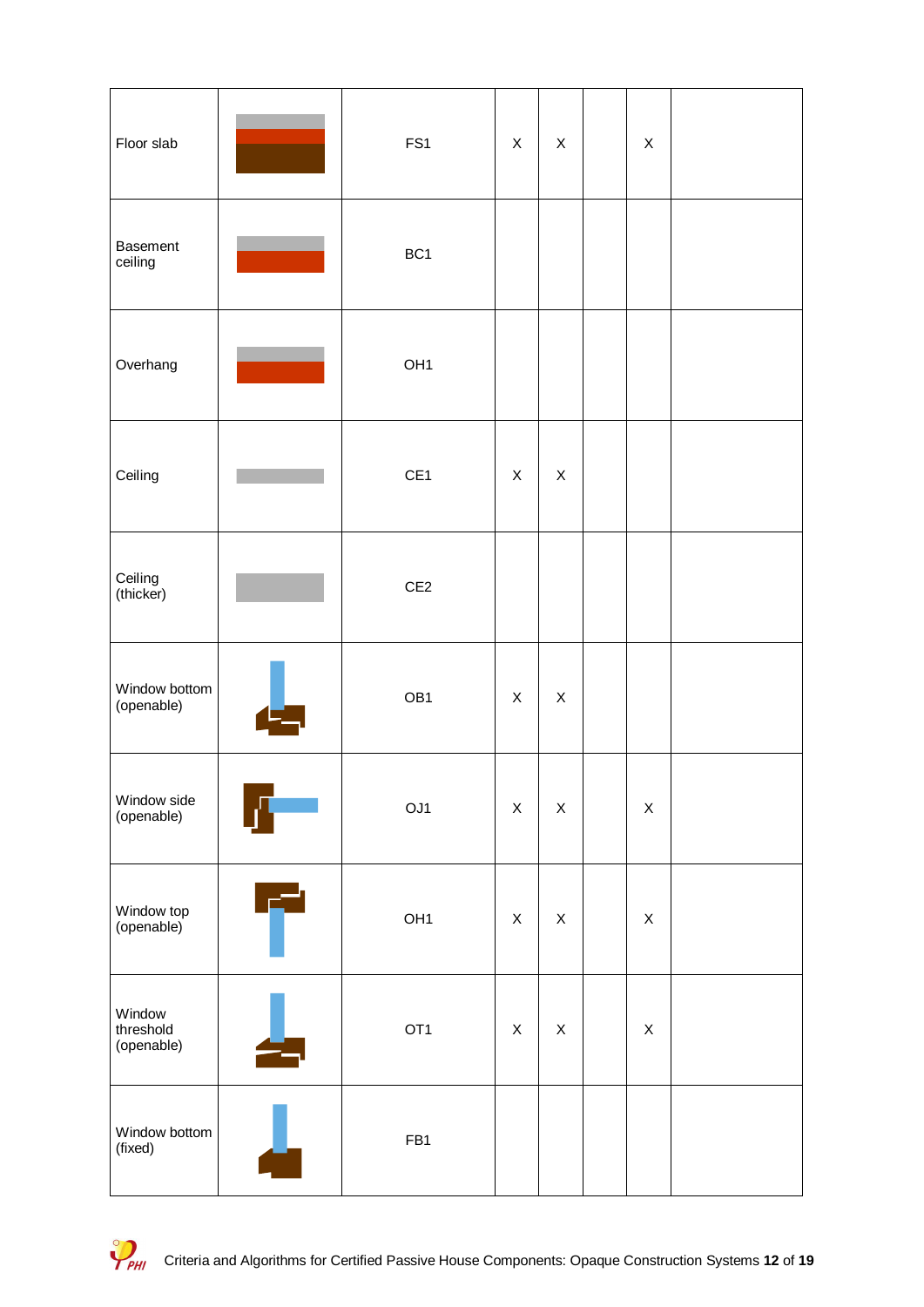| Window side<br>(fixed)                          | FJ1             |   |   |             |                |  |
|-------------------------------------------------|-----------------|---|---|-------------|----------------|--|
| Window top<br>(fixed)                           | FH <sub>1</sub> |   |   |             |                |  |
| Door threshold                                  | DT <sub>1</sub> |   |   |             | (X)            |  |
| Door locking<br>side                            | DJ1             |   |   |             | $(\mathsf{X})$ |  |
| Door hinge<br>side                              | DJ <sub>2</sub> |   |   |             | $(\mathsf{X})$ |  |
| Door top                                        | DH <sub>1</sub> |   |   |             | $(\mathsf{X})$ |  |
| Roof window<br>bottom                           | RWB1            |   |   | X           |                |  |
| Roof window<br>top                              | RWH1            |   |   | $\mathsf X$ |                |  |
| Roof window<br>side                             | RWJ1            |   |   | $\mathsf X$ |                |  |
| Exterior wall<br>exterior corner<br>(e.g. WDVS) | EW1_EW1_ec1     | X | X |             |                |  |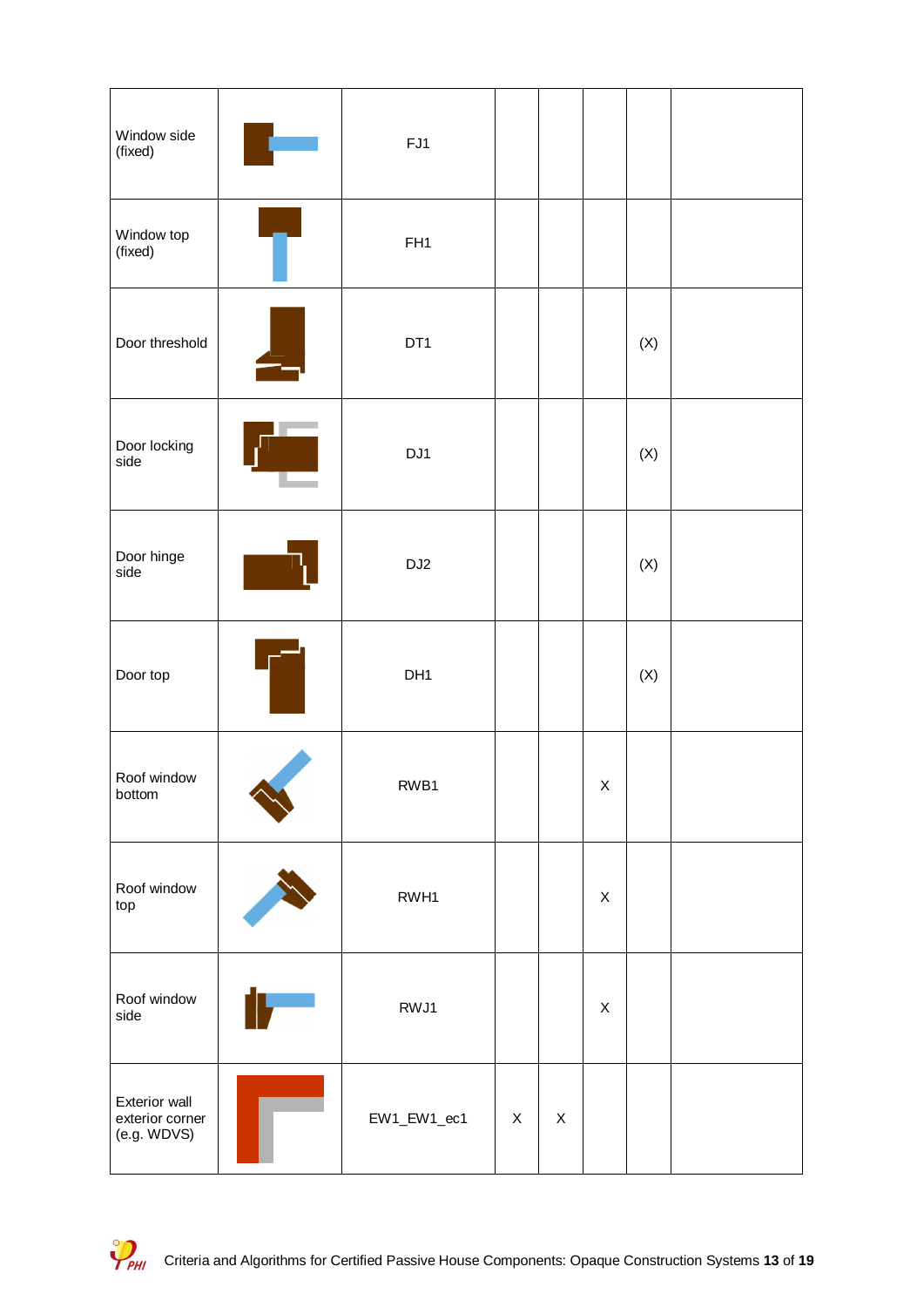| <b>Exterior wall</b><br>exterior corner<br>(e.g.<br>lightweight<br>timber)                | EW2_EW2_ec1   | (X) | (X) |   |  |
|-------------------------------------------------------------------------------------------|---------------|-----|-----|---|--|
| <b>Exterior wall</b><br>exterior corner<br>(e.g.<br>lightweight<br>timber,<br>reinforced) | EW2_EW2_ec2   | (X) | (X) |   |  |
| <b>Exterior wall</b><br>exterior corner<br>(e.g. hybrid)                                  | EW1_EW2_ec1   | (X) | (X) |   |  |
| <b>Exterior wall</b><br>interior corner<br>(e.g. WDVS)                                    | EW1_EW1_ic1   | X   | X   |   |  |
| <b>Exterior wall</b><br>interior corner<br>(e.g.<br>lightweight<br>timber)                | EW2_EW2_ic1   | (X) | (X) |   |  |
| <b>Exterior wall</b><br>interior corner<br>(e.g.<br>lightweight<br>timber,<br>reinforced) | EW2_EW2_ic2   | (X) | (X) |   |  |
| Exterior wall<br>interior corner<br>(e.g. hybrid)                                         | EW1_EW2_ic1   | (X) | (X) |   |  |
| Exterior wall,<br>separating<br>internal wall                                             | $EW1$ _ $W1$  | X   | X   |   |  |
| Exterior wall,<br>structural<br>internal wall                                             | $EW1$ _ $IW2$ | (X) | (X) |   |  |
| Roof ridge                                                                                | RO1_RO1       | X   |     | X |  |

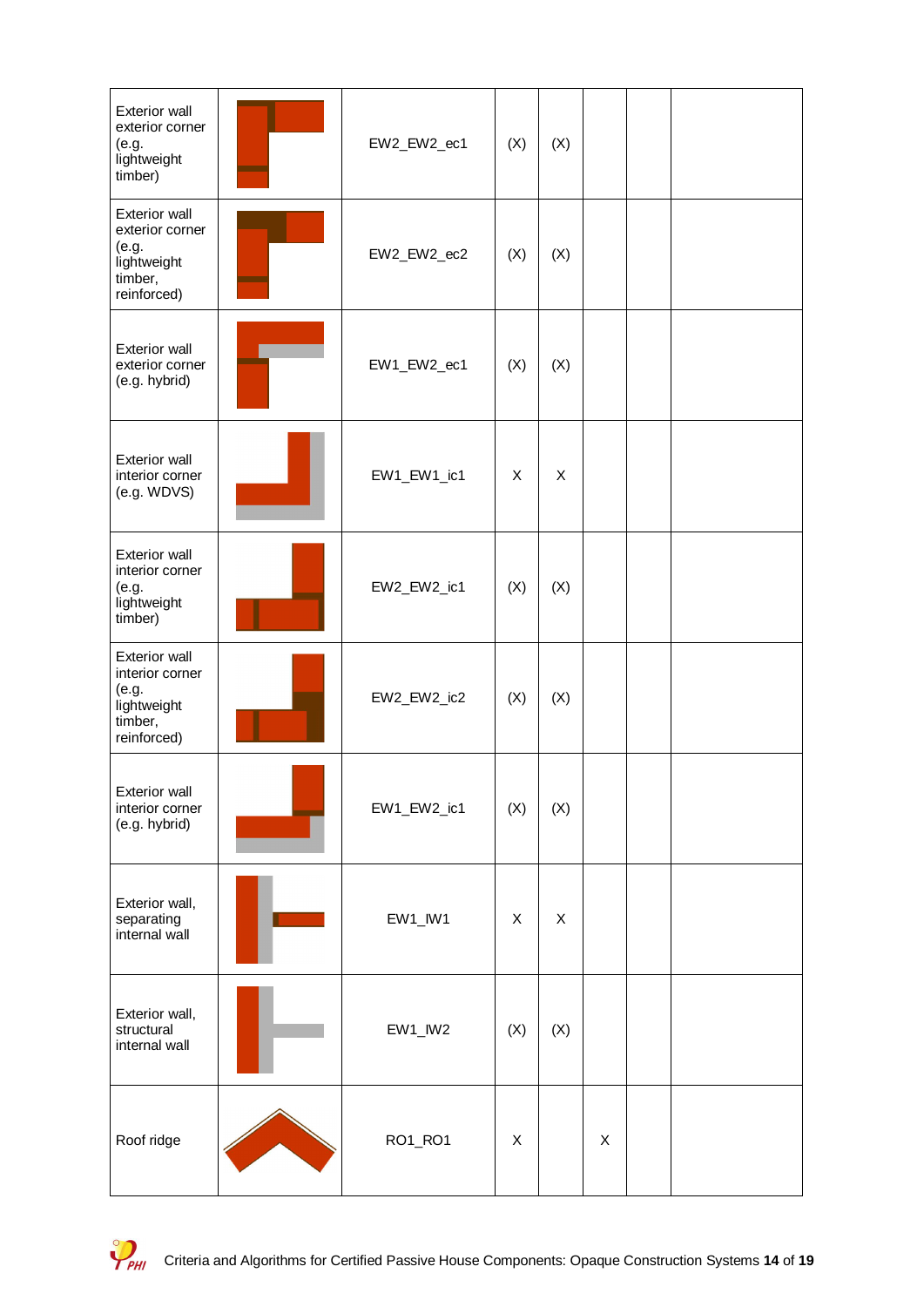| Ceiling<br>connection                                                               | EW1_EW1_CE1 | X                         | X   |     |  |
|-------------------------------------------------------------------------------------|-------------|---------------------------|-----|-----|--|
| Ceiling<br>connection<br>(thicker ceiling)                                          | EW1_EW1_CE2 | (X)                       | (X) |     |  |
| Ceiling<br>connection<br>(hybrid)                                                   | EW1_EW2_CE1 | (X)                       | (X) |     |  |
| Ceiling<br>connection<br>(hybrid, thicker<br>ceiling)                               | EW1_EW2_CE2 | (X)                       | (X) |     |  |
| Floor slab edge<br>(with EIFS<br>wall)                                              | FS1_EW1     | X                         | X   | (X) |  |
| Floor slab edge<br>(with EIFS-<br>wall, plus<br>insulation<br>apron)                | FS1_EW1_pv1 | (X)                       | (X) | (X) |  |
| Floor slab edge<br>(with EIFS-<br>wall, plus<br>insulation<br>apron)                | FS1_EW1_ph1 | (X)                       | (X) | (X) |  |
| Floor slab edge<br>(sunken slab)                                                    | FS2_EW1     | (X)                       | (X) | (X) |  |
| Floor slab edge<br>(with<br>lightweight<br>timber wall plus<br>insulation<br>apron) | FS1_EW2_pv1 | (X)                       | (X) | (X) |  |
| Floor slab,<br>separating<br>internal wall                                          | FS1_IW1     | $\boldsymbol{\mathsf{X}}$ |     | X   |  |

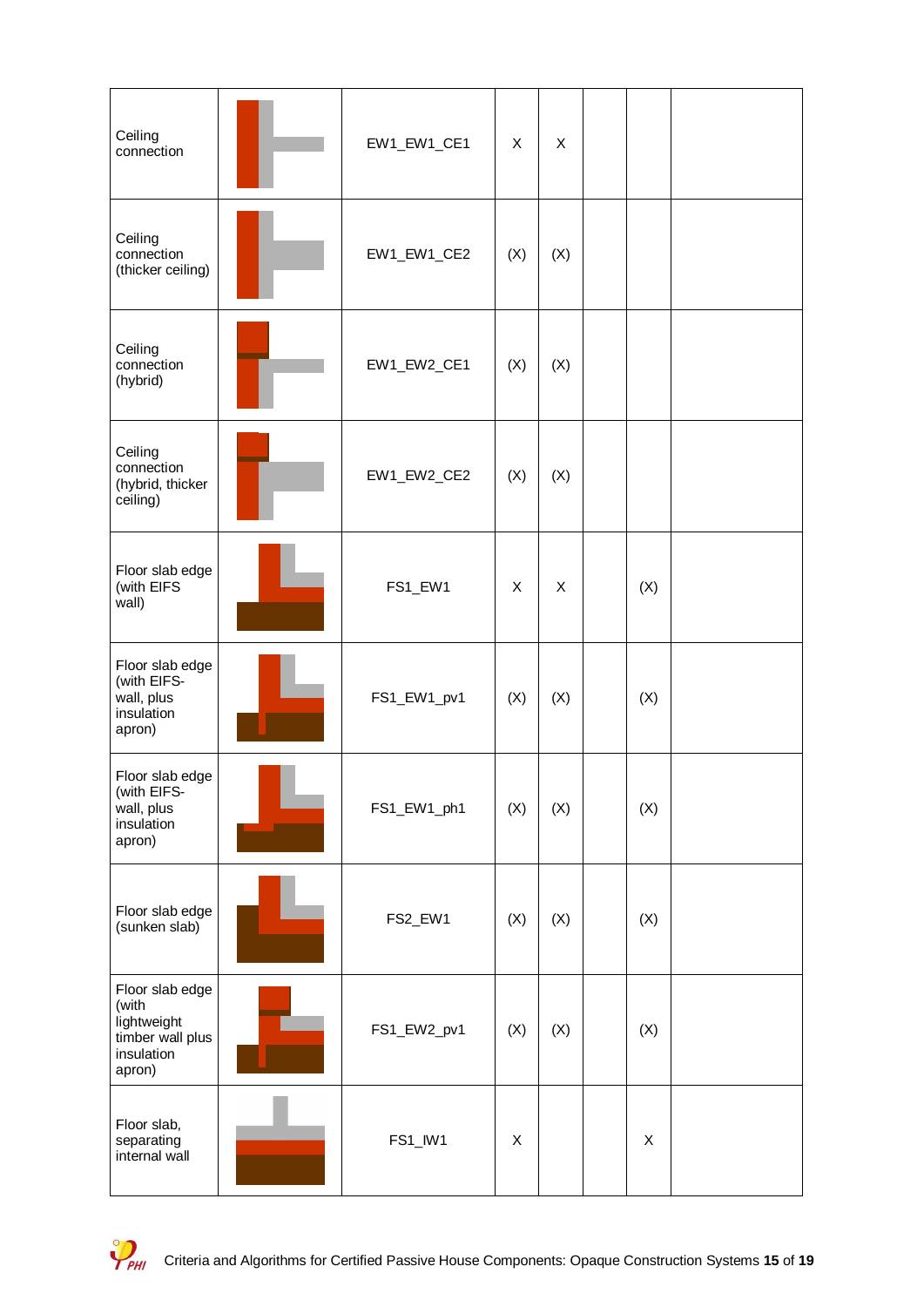| Floor slab,<br>structural<br>internal wall | FS1_IW2     | (X)            |     |             | (X) |  |
|--------------------------------------------|-------------|----------------|-----|-------------|-----|--|
| Eaves                                      | EW1_RO1_ea1 | X              | X   | X           |     |  |
| Eaves                                      | EW2_RO1_ea1 | (X)            | (X) | (X)         |     |  |
| Eaves                                      | EW2_RO1_ea2 | (X)            | (X) | (X)         |     |  |
| Eaves<br>(attic/cold roof)                 | EW1_RO1_CE1 | (X)            | (X) | (X)         |     |  |
| Verge                                      | EW1_RO1_ve1 | X              | X   | X           |     |  |
| Parapet                                    | EW1_RO1_pp1 | $(\mathsf{X})$ | (X) | (X)         |     |  |
| Roof window<br>bottom                      | RO1_RWB1_1  |                |     | X           |     |  |
| Roof window<br>top                         | RO1_RWH1_1  |                |     | X           |     |  |
| Roof window<br>side                        | RO1_RWJ1_1  |                |     | $\mathsf X$ |     |  |

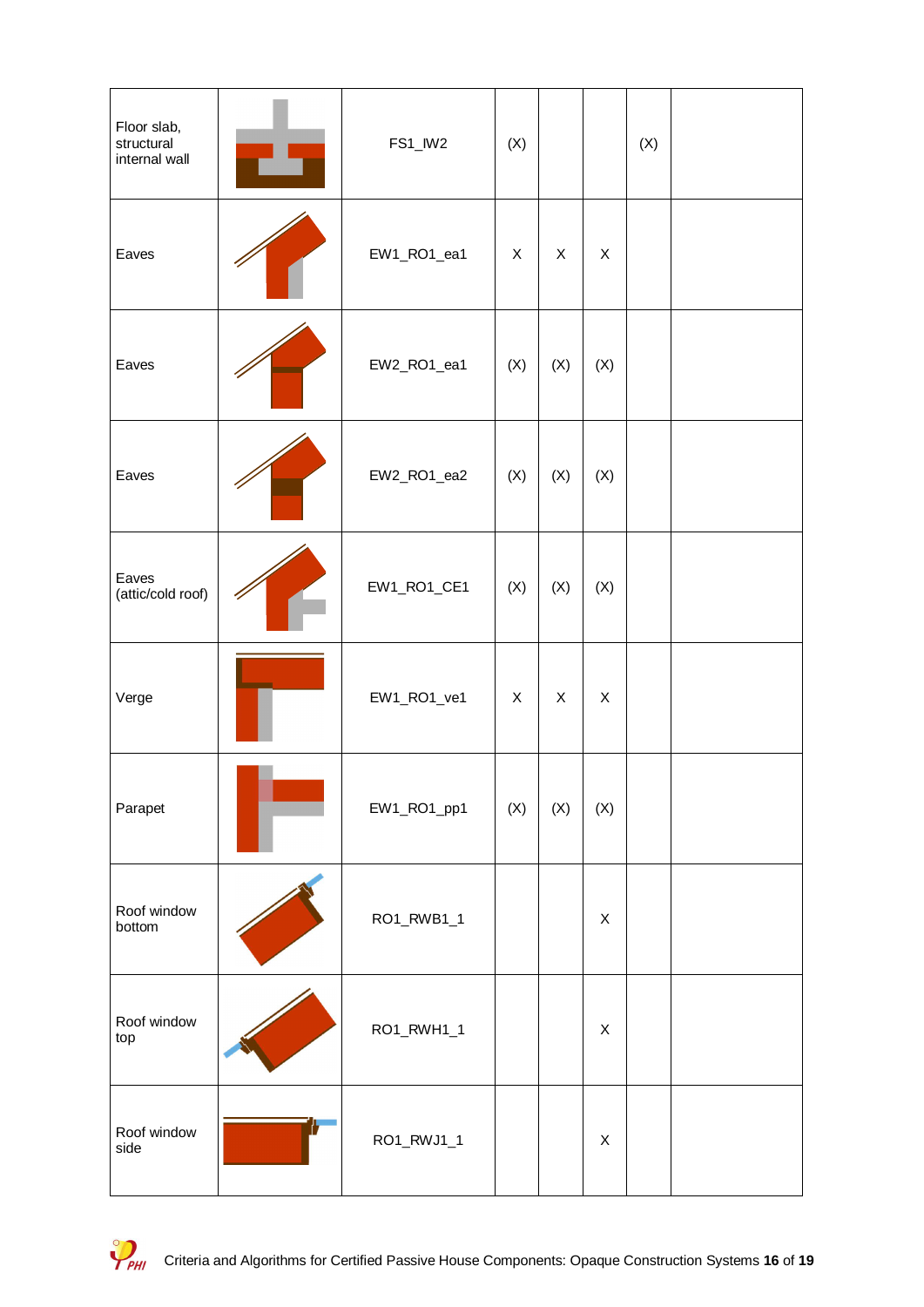| Window bottom<br>connection<br>(openable)                                                  | EW1_OB1_1  | X | X |   |  |
|--------------------------------------------------------------------------------------------|------------|---|---|---|--|
| Window bottom<br>connection<br>(openable,<br>offset position)                              | EW1_OB1_2  |   |   |   |  |
| Window<br>bottom<br>connection<br>(fixed)                                                  | EW1_FB1_1  |   |   |   |  |
| Window bottom<br>connection<br>(fixed, offset<br>position)                                 | EW1_FB1_2  |   |   |   |  |
| Window<br>bottom, floor<br>slab                                                            | FS1_OT1_1  | X | X | X |  |
| Window side<br>connection<br>(openable)                                                    | EW1_OJ1_1  |   |   |   |  |
| Window side<br>connection<br>(openable,<br>covered with<br>insulation)                     | EW1_OJ1_1a | X | X |   |  |
| Window side<br>connection<br>(openable,<br>offset position)                                | EW1_OJ1_2  |   |   |   |  |
| Window side<br>connection<br>(openable,<br>offset position,<br>covered with<br>insulation) | EW1_OJ1_2a |   |   |   |  |
| Window side<br>connection<br>(fixed)                                                       | EW1_FJ1_2  |   |   |   |  |

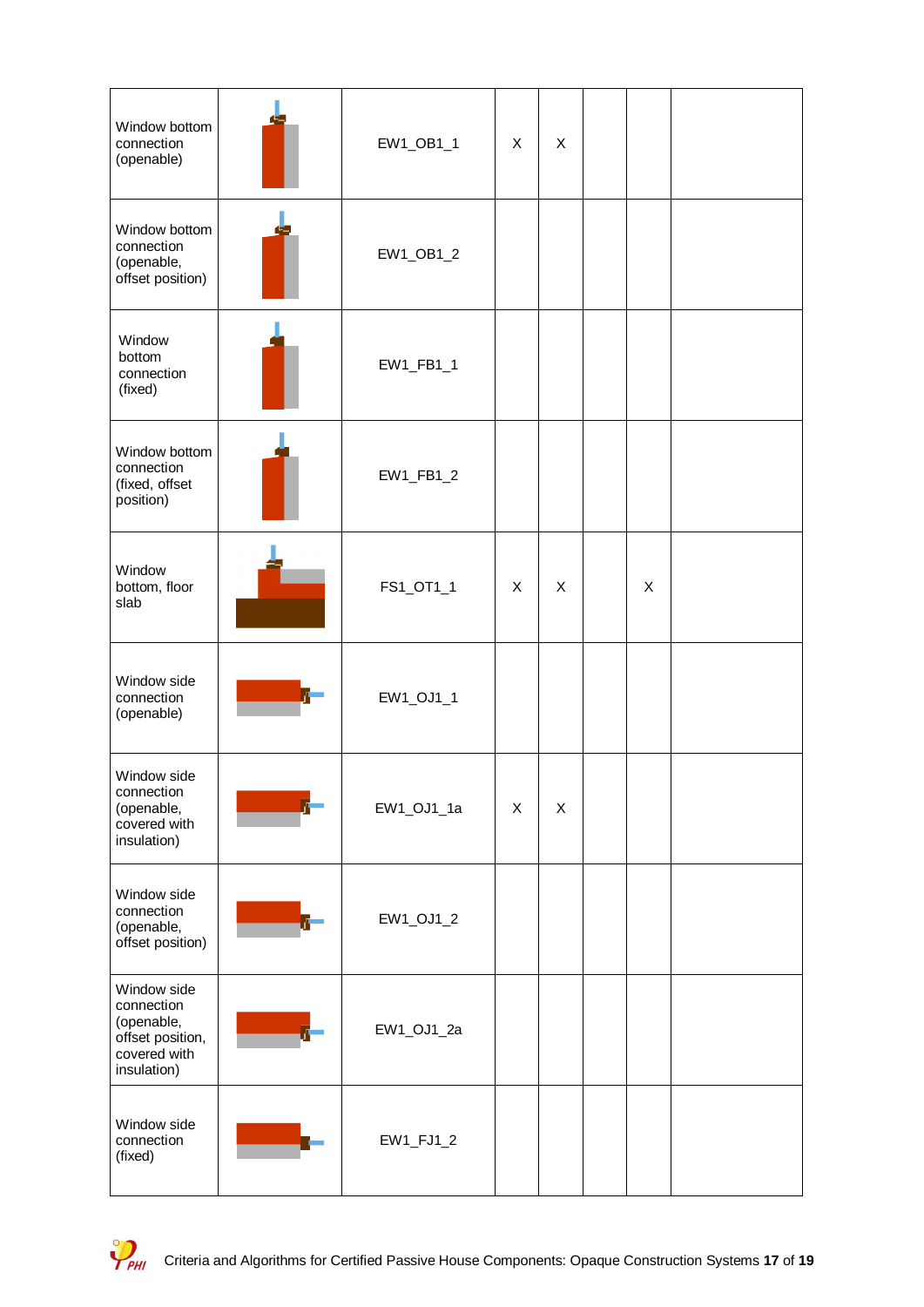| Window side<br>connection<br>(fixed, covered)                             | EW1_FJ1_2a                        |   |   |  |  |
|---------------------------------------------------------------------------|-----------------------------------|---|---|--|--|
| Window<br>connection top<br>(openable)                                    | EW1_OH1_2a                        | X | X |  |  |
| Window<br>connection top<br>(openable,<br>venetian blind)                 | EW1_OH1_2a_V1                     |   |   |  |  |
| Window<br>connection<br>side (openable,<br>venetian blind)                | EW1_OJ1_2a_V1                     |   |   |  |  |
| Balcony<br>connection                                                     | EW1_EW1_CE1_BC1                   |   |   |  |  |
| <b>Basement</b><br>ceiling, balcony<br>connection                         | EW1_EW2_CE1_BC1                   |   |   |  |  |
| <b>Basement</b><br>ceiling, balcony<br>connection,<br>window<br>threshold | EW1_EW2_CE1_BC1<br>S <sub>1</sub> |   |   |  |  |

The connection details contained in the table are only given as examples for understanding the nomenclature. If the corresponding connection situation is not present in the table, the appropriate designation must be agreed with the PHI before certification.